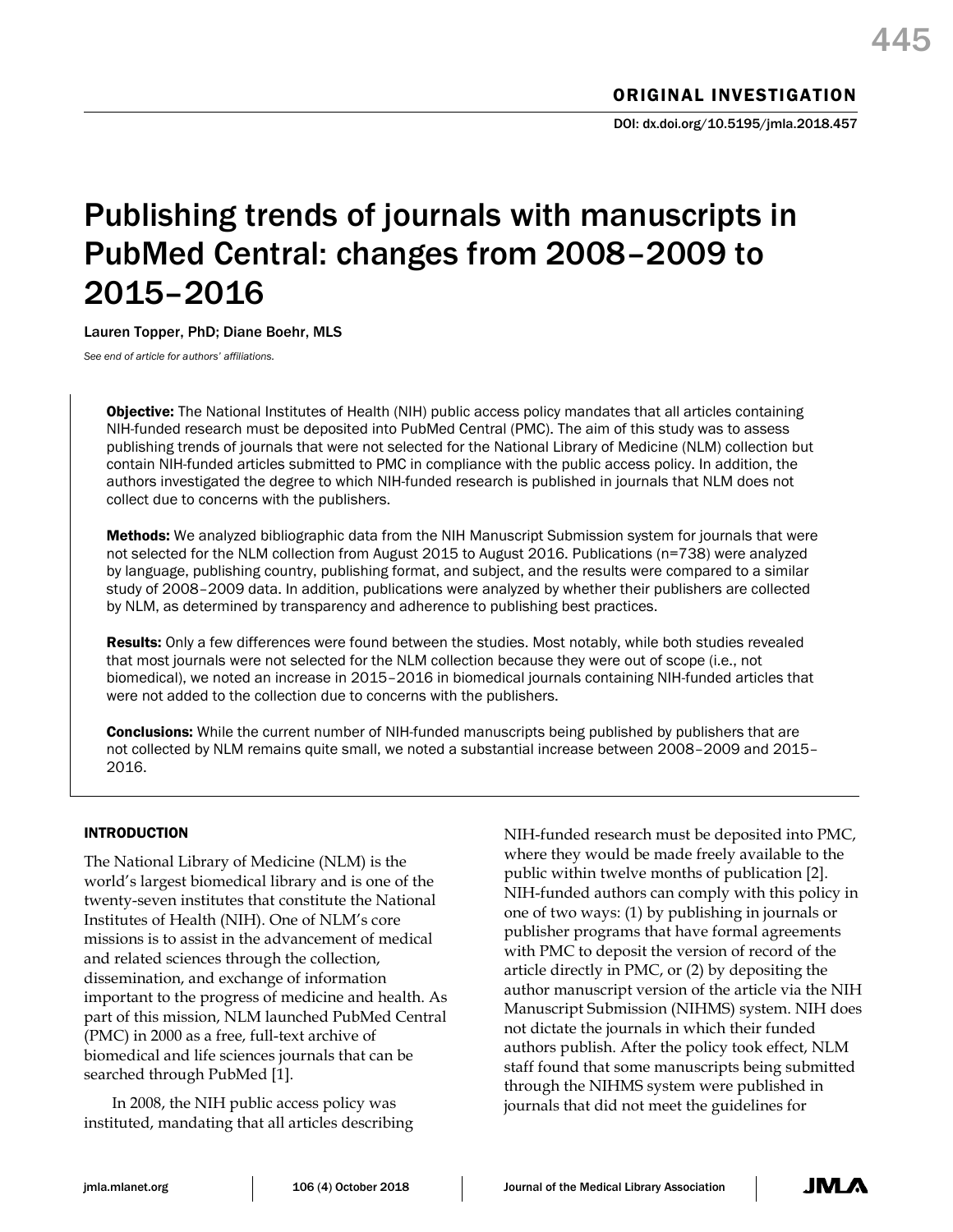inclusion in the NLM collection, as defined by the *NLM Collection Development Manual* [3].

Therefore, in 2011, NLM collected data to investigate publishing trends among these journals and identify if additional titles should be reviewed for the collection [4]. The original study utilized data from the time at which the NIH public access policy was instituted in April 2008 up until October 2009. The results revealed that most NIHMS system manuscripts came from non-biomedical journals considered to be "out of scope" for the collection (i.e., <20% of articles in a journal were biomedical) and that these manuscripts represented interdisciplinary research. These medically related articles enhance the NLM collection without the need for NLM to purchase additional out-of-scope journals.

However, in recent years, there have been reports of publishers producing scientific journals that do not adhere to industry standards and best practices [5–7]. NLM has instituted several review programs designed to select only those journals that follow best practices for the collection. For example, the PMC journal review program, based on scientific and editorial quality, was established in 2014 to evaluate journals that apply to PMC [8].

In addition, when a publisher that is new to NLM applies to include a journal in PMC, an NLM committee first reviews the publisher for conformance with guidelines and best practices, including *Recommendations for the Conduct, Reporting, Editing, and Publication of Scholarly Work in Medical Journals* from the International Committee of Medical Journal Editors (ICMJE) [9] and *Principles of Transparency and Best Practice in Scholarly Publishing,* a joint statement by the Committee on Public Ethics (COPE), Directory of Open Access Journals (DOAJ), World Association of Medical Editors (WAME), and Open Access Scholarly Publishers Association (OASPA) [10]. If a publisher fails to conform to these best practices for publishing, their publications are not selected for the collection [11], and NLM will not consider any journal applications from that publisher for at least three years. After three years, if the publisher submits a journal application to PMC,

the NLM review committee will reevaluate the publisher.

Publishers of journals that NLM decides not to collect can include those that are referred to as "predatory publishers" or publishers of "pseudojournals" and may be identified by several attributes, such as generally misleading business practices, use of aggressive tactics to solicit article submissions, and insufficient peer-review processes. Alternatively, many publishers that NLM does not collect may not be engaging in these practices but simply lack the knowledge or resources to produce a journal of the quality required for the NLM collection. However, if NIH-funded authors publish articles in journals produced by publishers that NLM does not collect, the authors must deposit the manuscript in PMC via the NIHMS system, per the NIH public access policy.

The NLM workflow requires that a bibliographic record for a journal title exists in the NLM online catalog before articles from that journal can be added to PMC (Figure 1). Most articles submitted through the NIHMS system already have existing journal records and can flow directly into PMC as they are submitted. However, the NIHMS system routes journals that lack NLM bibliographic records but contain NIH-funded research to catalogers so that new records are created. The journal is then evaluated by NLM selectors for inclusion in the NLM collection, and if the journal is not selected, it is indicated in the record.

In this study, the authors obtained bibliographic data generated from the NIHMS system (i.e., journals newly added to the NLM bibliographic database) from August 2015 to August 2016 and performed an analysis of the materials from this dataset that were not selected for the NLM collection. Our study had two primary aims. The first aim was to assess how publishing trends of author-submitted manuscripts have evolved since 2008–2009 by comparing our findings against those of the original study [4]. The second aim was to investigate the degree to which NIH-funded research is being published by publishers that the NLM has decided not to collect.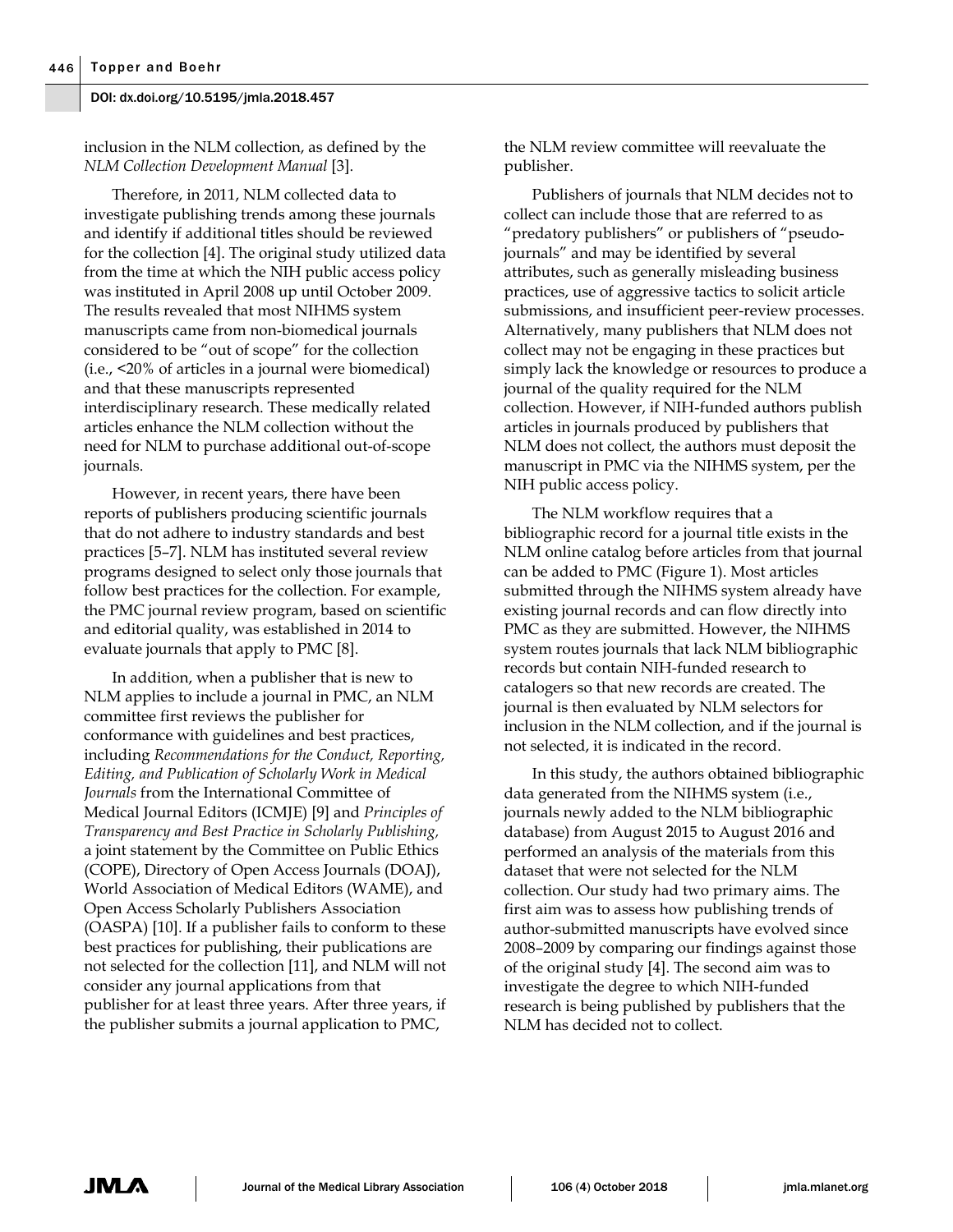Figure 1 General schematic of bibliographic workflow for articles submitted to PubMed Central (PMC) via the National Institutes of Health Manuscript Submission (NIHMS) system



- 1. To comply with the NIH public access policy, NIH-funded research published in journals that do not participate in PMC must be manually uploaded by the author through the NIHMS system.
- 2. The journal in which the article is published must have a bibliographic record in the National Library of Medicine (NLM) catalog before the article can be added to PMC. If a record exists, the article can be directly deposited in PMC (step 5) without any further steps.
- 3. If a record does not exist, the submission is routed to an NLM cataloger who creates a record for the journal.
- 4. In addition, the "new to NLM" journal is evaluated for potential inclusion in the NLM collection. Journals that are evaluated but not selected for the NLM collection (red outline) constitute the dataset used for this analysis and for the 2008–2009 dataset [4].
- 5. Regardless of the outcome of the journal evaluation, once the journal has a record in the NLM bibliographic database, the article is deposited in PMC. Bibliographic records in the NLM catalog contain information about the journal, including whether the journal is part of the NLM collection or any of NLM's literature databases, such as MEDLINE and PMC. NLM's bibliographic records can be searched via [LocatorPlus](https://locatorplus.gov/) or th[e NLM Catalog.](https://www.ncbi.nlm.nih.gov/nlmcatalog)

## **METHODS**

## Generation of the National Institutes of Health Manuscript Submission (NIHMS) dataset

The list of journals to be reviewed was generated from the National Center for Biotechnology Information (NCBI) Publisher Portal. This internalto-NLM system tracks all requests for new journal records that need to be created for submitted manuscripts because no record already exists in the NLM bibliographic database. The list of requests originating from the NIHMS system was then compared to the bibliographic records that had been created and limited to those records for which the final status was "Not Our Catalog/Collection" (NOC), as indicated in the MARC 999 field with a value of NOC, to ensure the journals included in the dataset had not been selected for collection by NLM.

The NLM collection not only includes journals in PubMed (comprising primarily citations from journals selected for PMC and MEDLINE, NLM's journal citation database), but also extends to all titles that NLM purchases or provides access to. In this study, only new bibliographic entries for publications that contained one or more NIHfunded, peer-reviewed author manuscripts (generally journals, but also some monographs containing conference publications) and that were not selected for the NLM collection were included (Figure 1), for a total of 738 publications. While we used the same methodology to obtain our data, this is a somewhat larger set than the 571 publications reviewed for the 2011 study, despite the fact that the 2011 study used a slightly longer time frame (roughly 18 months) and likely reflects the overall growth in NIHMS submissions since the NIH public

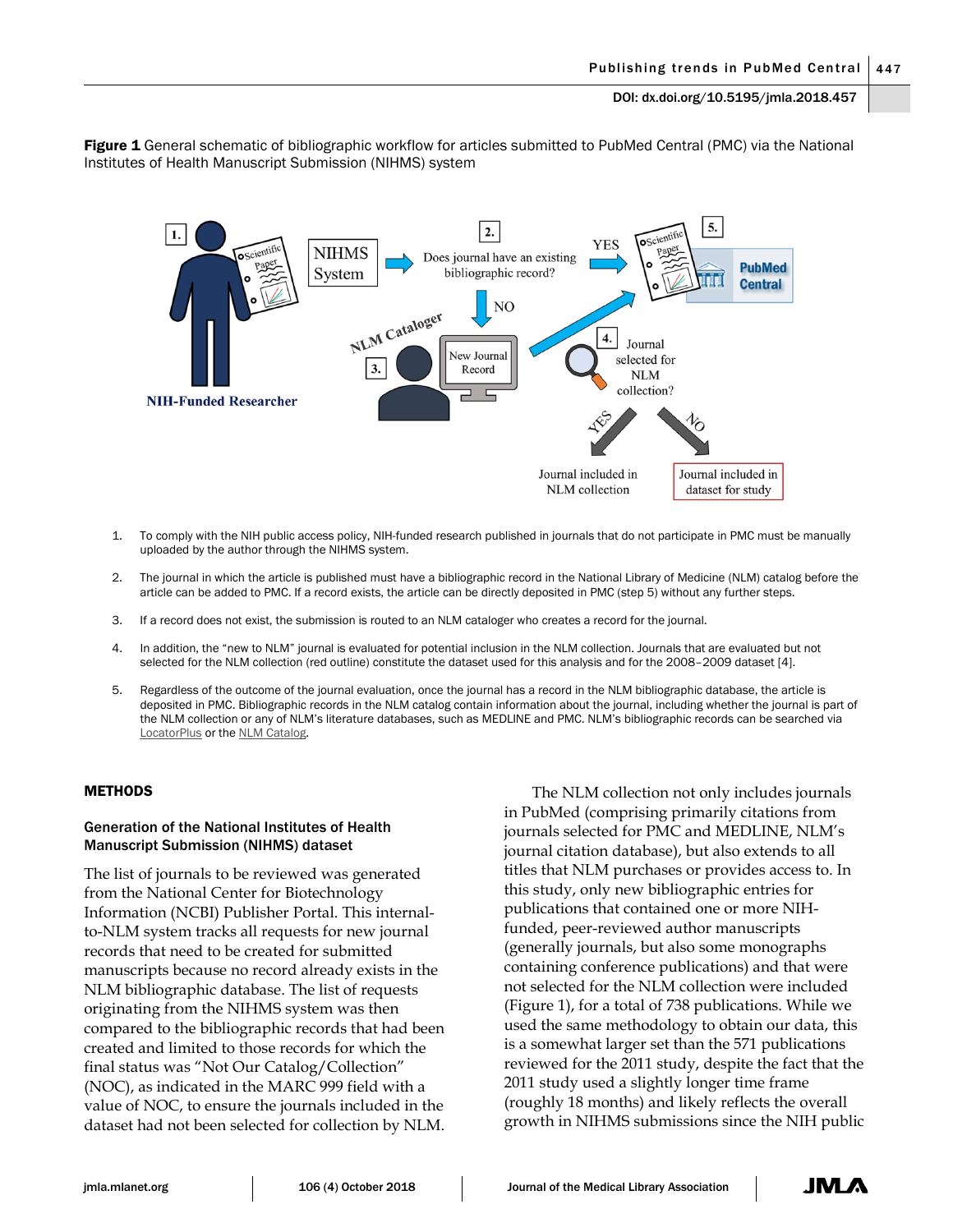access policy was instituted. The data were analyzed between December 2016 and January 2017.

## Comparison of journals by topic

To allow direct comparison, publications were grouped by the same fifteen subject categories that were utilized in the original study in 2011 [4], which were constructed according to the Library of Congress Classification [12]. However, a new subject area "broad" was also included, which was created to accommodate journals that accept all, or multiple, scientific fields. Therefore, sixteen categories were used: agriculture, anthropology, broad, chemistry, computer science, economic theory/finance, education, engineering, fine arts/language and literature, library science, mathematics, medicine, natural history/biology/zoology, physics, political science/law, and psychology.

# Comparison of journals by publisher status

Each publisher was evaluated based on whether it had been assessed by an NLM review committee and whether the committee had decided to collect content from that publisher. Accordingly, publishers were classified into three categories. The first category was "collected or not reviewed," which denoted publishers that had been reviewed by an NLM committee and found to meet accepted standards as well as publishers that have never been reviewed by a committee. NLM began performing publisher reviews in 2016 and typically only reviews either publishers that are new to NLM or those that are established but about which concerns have been raised. As such, many large and long-established publishers have not undergone a publisher review but are collected by NLM. Since journals from these publishers accounted for a significant portion of the data, we felt that it would be a more accurate representation to group publishers that had never undergone a review with publishers that had been formally reviewed and the committee had decided to collect. The second category was "not collected," which denoted publishers that had been reviewed by an NLM committee and found not to meet accepted standards. The third category was "under review," which referred to journals that were being reviewed by the committee at the time the data were analyzed.

# RESULTS

# Aim 1: General characteristics and publishing trends of author-submitted manuscripts

Publications were first classified by the language in which they were published. The overwhelming majority were found to be in English (95.9%), in agreement with the original study of 2008–2009 data, which reported that 98.5% were in English [4]. Moreover, we found that an additional 2.5% of publications were published in more than 1 language, which always included English. The next most common languages were French (0.05%) and Spanish (0.02%).

Next, publications were classified by the location (i.e., country) of the publisher (Figure 2). Most were published in the United States, followed by England, the Netherlands, and Switzerland. Again, these findings were similar to those reported in 2011 (Figure 2), which showed the following top 4 countries: United States, England, the Netherlands, and New Zealand (4%; not shown in Figure 2, as New Zealand had only 1 publication in the 2015– 2016 dataset). The most notable trends from 2008– 2009 to the present were an increase in the number of publications published in the United States and India and a decrease in the number of publications published in England, the Netherlands, and New Zealand.

Publications were also analyzed by subject (Figure 3). The most common classification was "medicine," with "engineering" and "natural history/biology/zoology" the next most prominent subjects. These results are in contrast with the 2008– 2009 data (Figure 3), which showed "engineering" as the most popular subject area, followed by "medicine" and "mathematics" [4]. In addition, in our current analysis, 12 publications were classified as "broad." Of these, 5 were journals with a stated scope that included all fields of science and technology, and another 5 were journals that included a very wide range of subject areas, not limited to science (e.g., science, business, humanities, law). Of the final 2 publications, one was a published version of conference proceedings, and the other was a journal devoted to research on publishing ethics.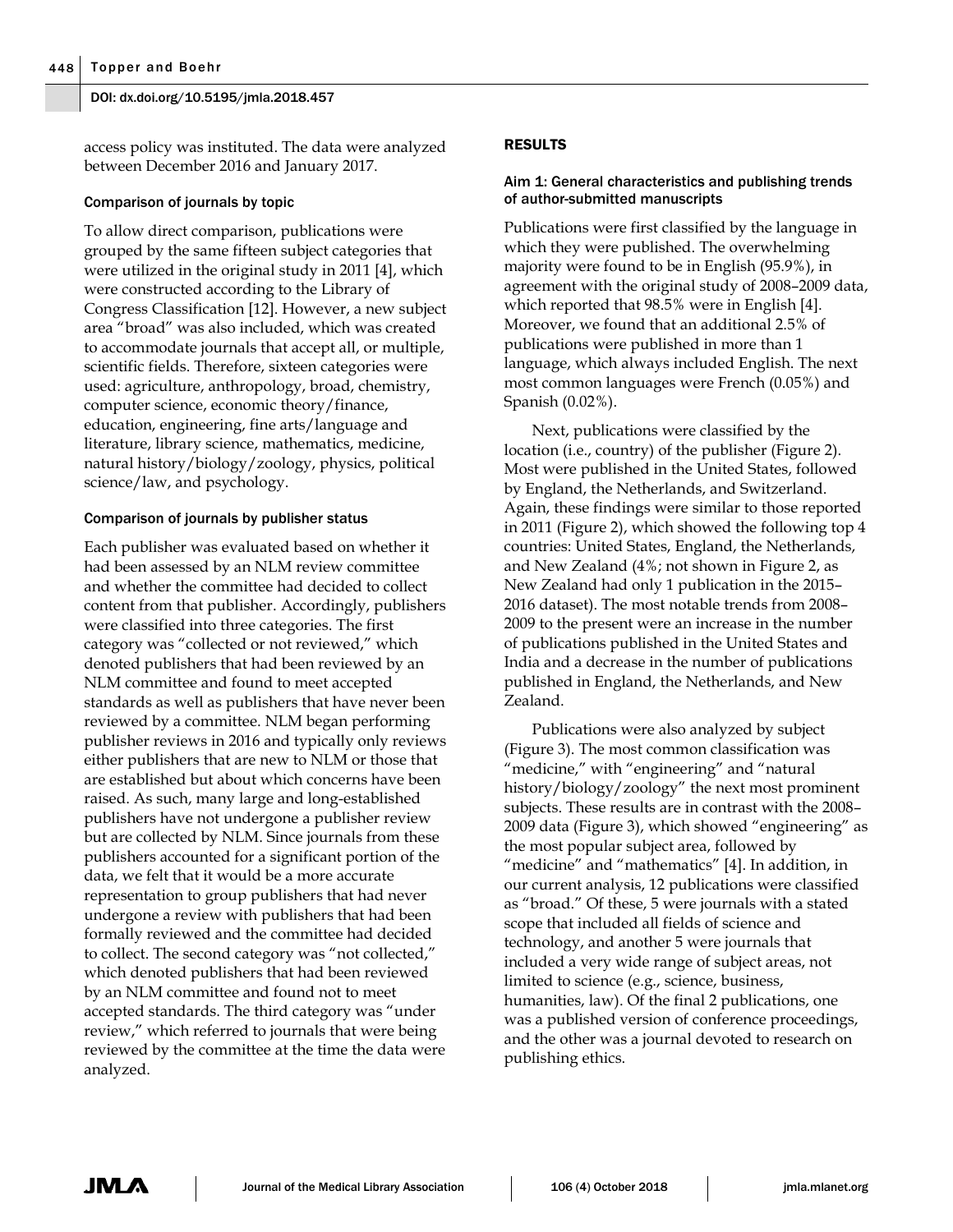

Figure 2 Percentage of publications in the NIHMS datasets by country

The top 20 countries according to ~2015-2016 NIHMS data are shown and compared to the corresponding percentage of publications from ~2008–2009 data. When no percentage is reported for a country, the number of publications is 0. ~2008–2009 NIHMS data were taken from a previously published study [4].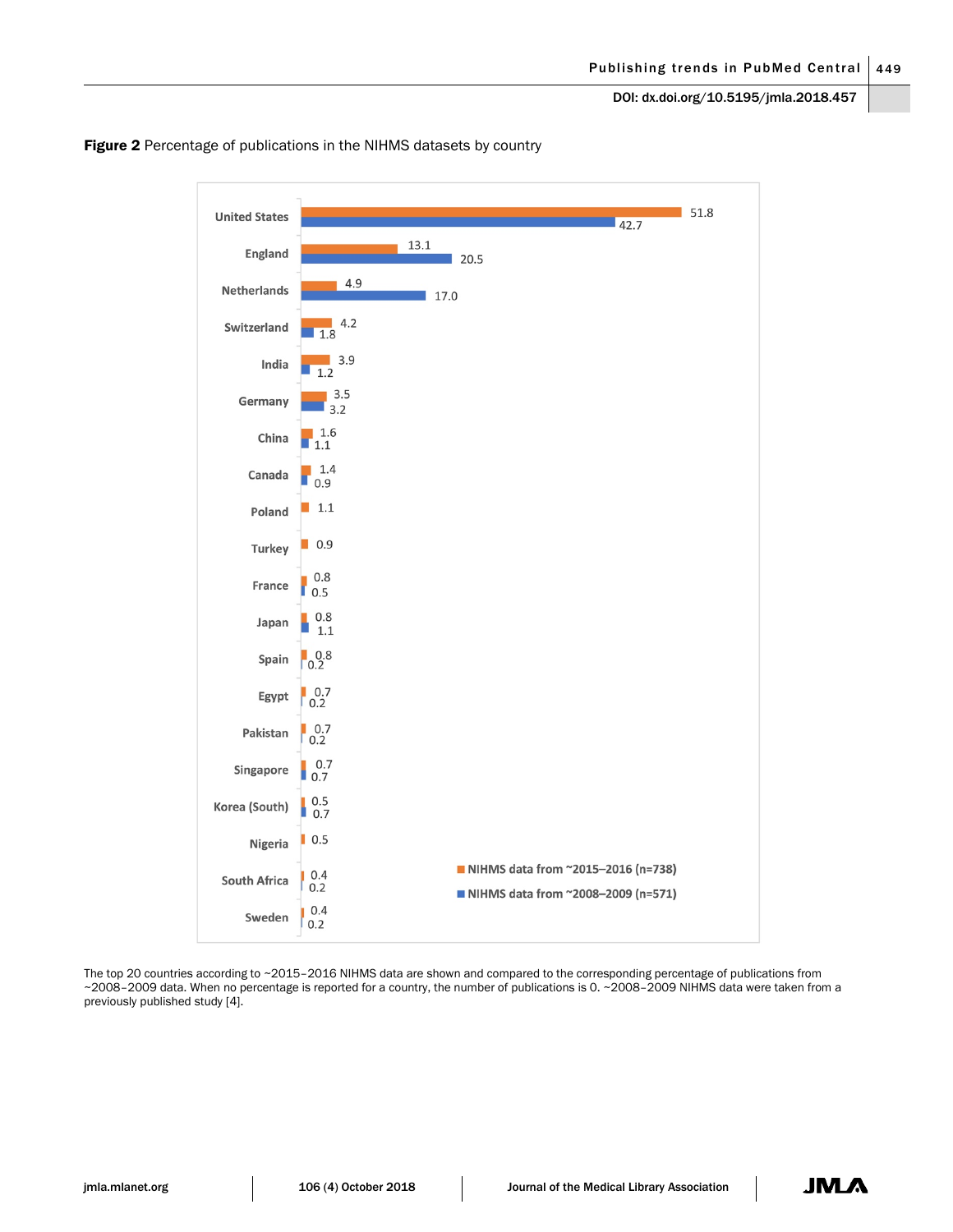## 450 Topper and Boehr

## DOI: dx.doi.org/10.5195/jmla.2018.457



**Figure 3** Percentage of publications in the NIHMS datasets by subject

~2008–2009 NIHMS data are taken from a previously published study [4], in which "broad" was not used as a category.

## Comparison by type of publication

The NIH public access policy requires all peerreviewed manuscripts accepted for publication in a journal that are the product of direct NIH support to be submitted to PMC [2]. Book chapters are excluded. However, in 2014, recognizing that a notable amount of peer-reviewed, NIH-funded research was being published as part of engineering and computer science conferences, NLM agreed to make an exception for conference publications, where very similar proceedings from different conferences are variously treated in library catalogs as monographs or serials, as permitted by the Cooperative Serials Program (CONSER) of the Program for Cooperative Cataloging guidelines [13]. Because NLM uses existing OCLC copy whenever

possible to create its bibliographic records, we found instances where only monographic records are available for conference publications. In this study, 72 publications (10%) were identified as conference proceedings. Of those, 49 (68%) were in publications cataloged as serials and 23 (32%) were in publications cataloged as monographs.

# Aim 2: Assessment of NIHMS system manuscripts by publisher

Of the 738 total publications, 196 were from publishers that were not collected by NLM and 537 were from publishers that were either collected or had not been reviewed (Figure 4). An additional 5 publications were from publishers classified as under review. Nearly half of the publications

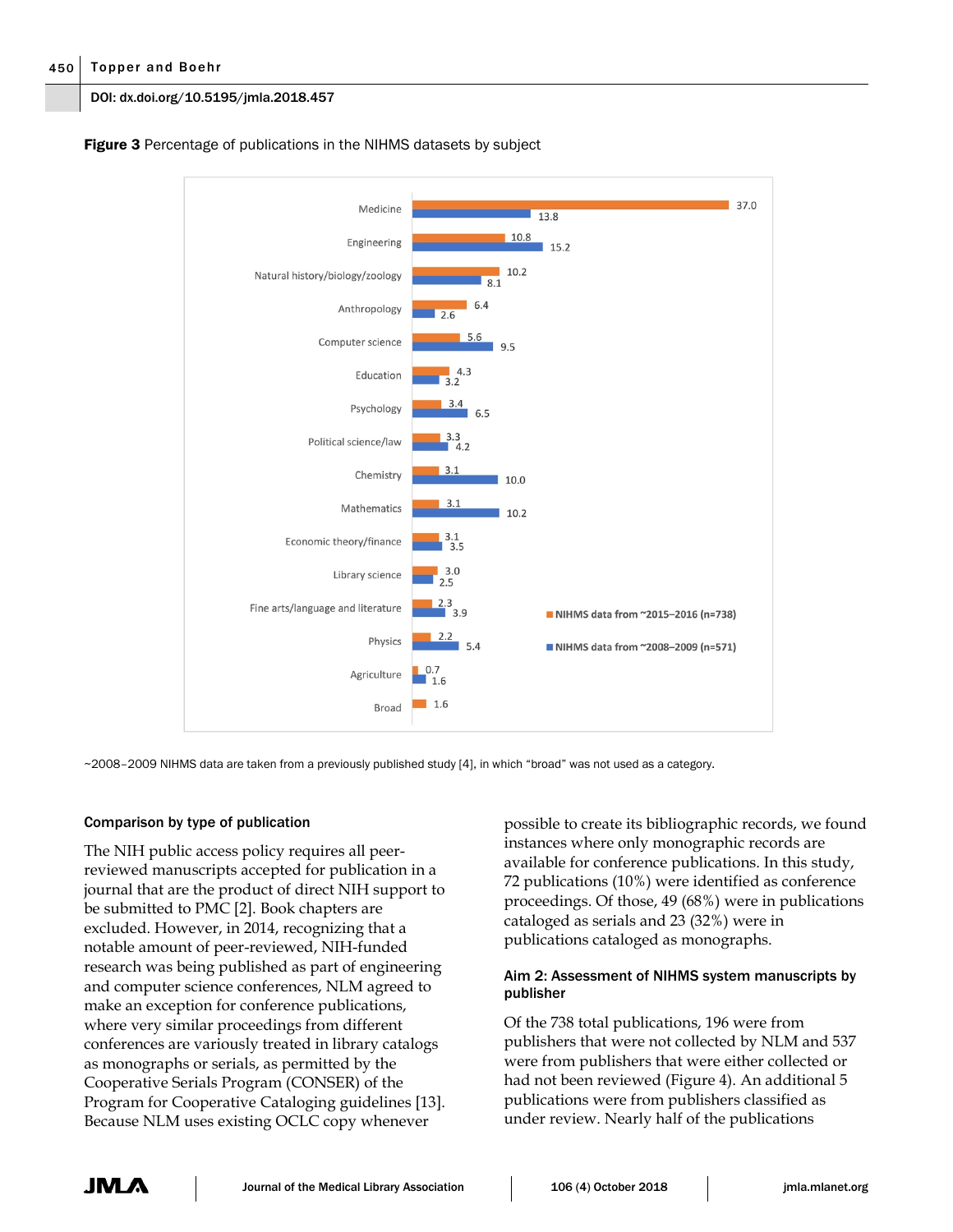classified as "medicine" in the subject area analysis were not collected by NLM (49%; 134 of 273 total), whereas a smaller proportion of publications classified as "broad" were not collected by NLM (17%; 2 of 12 total).

A search of PubMed revealed that while most publications from publishers not collected by NLM contained only the NIH-funded manuscript for which the bibliographic data were created (133 of 196), 47 contained between 2 and 4 manuscripts, and 1 publication contained 7. The most prevalent publisher that was not collected by NLM was the OMICS Group, which was responsible for 49 manuscripts in a total of 37 journals. The second most prevalent publisher that was not collected by NLM was Insight Medical Publishing with 14 journals, followed by Scientific Research Publishing with 12 journals.

Because much of the concern surrounding publishers that do not follow current best publishing practices stems from their recent upsurge, we reanalyzed the original dataset from the 2011 study [4] to determine how many journals during that time frame came from publishers that were not currently collected by NLM. We found that of the 571 total publications, only 4 were from publishers that NLM did not collect, and 2 were from publishers that were under review (Figure 4).

# **DISCUSSION**

Over the last few years, PMC has seen tremendous growth, increasing from approximately 2,000,000 articles in 2010 to over 4,000,000 articles in 2016 [1]. In addition, more than 100,000 NIH-funded papers are deposited in PMC annually following the institution of the NIH public access policy (based on a search of PubMed data). Over half of these articles are deposited in PMC via the NIHMS system as author manuscripts rather than through journals or publisher programs that have formal agreements with PMC. Here, we obtained bibliographic data generated from the NIHMS system to analyze the publishing trends of author-submitted manuscripts for journals that were not already part of the NLM collection and compared them to data from 2008– 2009 [4].



**Figure 4** Percentage of publications in the NIHMS datasets that were produced by publishers NLM does not collect

~2008–2009 NIHMS data are taken from a previously published study [4] and were reanalyzed based on current publisher status.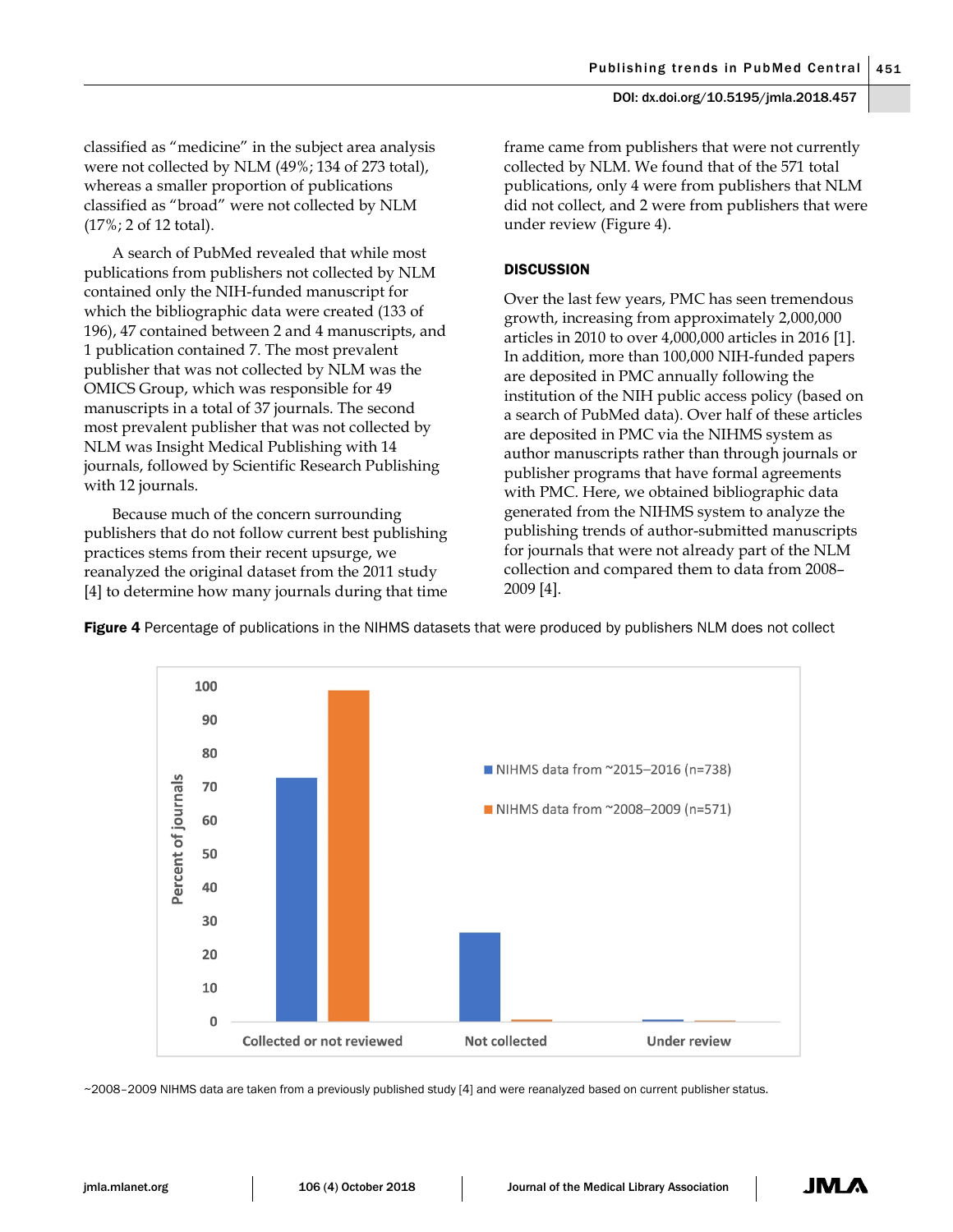# Aim 1: General characteristics and publishing trends of author-submitted manuscripts

The most noticeable change in publishing trends between this study and the one conducted in 2011 was with respect to publication topics. Specifically, there was a stark increase in the percentage of NIHMS-submitted manuscripts from journals classified as "medicine." The previous study concluded that most journals containing NIHMS system manuscripts were not selected for the NLM collection due to scope, which may still be the case; however, a much larger number of new journals that were not selected are classified as "medicine" and should therefore be within scope. It is possible that the increased number of author-submitted manuscripts from medical publications indicates an overall increase in medical research and a corresponding increase in the number of new medical journals. As an example, between 2008 and 2016, more than 300 journals and over 6.5 million citations were added to MEDLINE [14]. Conversely, it could also reflect a rise in the number of publications with questionable publishing practices in the field. A recent study by Shen and Bjork indicated an increase in the prevalence of questionable publishers, with biomedicine being one of the most affected fields [15]. While their analysis was limited to open access publishers, their findings are consistent with our observation regarding the relatively high percentage of publishers that NLM does not collect among journals classified as "medicine."

In addition, we did note some changes in the locations of the publishers producing these journals. However, it is important to note that these data were typically derived from the publications' websites. Many publishers have multiple locations, and only the first is recorded in bibliographic records. How the same publisher presents their location in different publications can, therefore, skew the results. It is also possible that some data are inaccurate, as some journals have been reported to falsely advertise their locations [6, 11]. Therefore, it is difficult to draw clear conclusions from these data.

Finally, the addition of peer-reviewed papers from conference proceedings published as monographs allowed us to include potentially valuable articles in PMC that were previously excluded and removed a dichotomy that was difficult to explain or justify to authors [13].

## Aim 2: Assessment of NIHMS system manuscripts by publisher

The results of our study revealed that several journals that were added as new bibliographic entries following author submission to the NIHMS system were not selected by NLM due to concerns with the business practices and transparency of the publishers. While we found that most journals that were not selected were likely out of scope for the collection, as was the case in the 2011 study [4], the stark increase in the number of publications that NLM does not collect over time indicates that publisher status is playing a much more prominent role in determining selection.

As a limitation, it should be reiterated that these data only reflect journals that were new to NLM during this time frame. The NIHMS system receives a vast number of submissions, and approximately 92% of those articles are published in journals that participate in MEDLINE (the NLM journal citation database, which has its own review program) and have, therefore, already been recommended by an NLM committee [16]. In the same time frame as this study (August 2015–August 2016), over 65,000 manuscripts were processed through the NIHMS system from 5,689 different journals. As such, the overall number of NIH-funded author manuscripts that are published in questionable journals is quite small, although future work using a more comprehensive dataset is required to obtain an exact measurement.

Interestingly, we also noted that the most prevalent publisher that NLM did not collect among our dataset was the OMICS Group. At present, the OMICS Group is being sued by the Federal Trade Commission (FTC) [5]. According to the FTC website, OMICS is charged with making false claims, as well as failing to disclose significant publishing fees until after articles have been accepted and then refusing to allow authors to withdraw their articles. Many of the charges filed against OMICS represent practices that are considered characteristic of predatory publishers [6].

In general, a common hallmark of predatory publishers is a lack of transparency, such as a publisher that attempts to mislead readers about its location or what members constitute its editorial board. In an example of the latter, instances have been reported in which prominent scientists are listed as editorial board members or reviewers who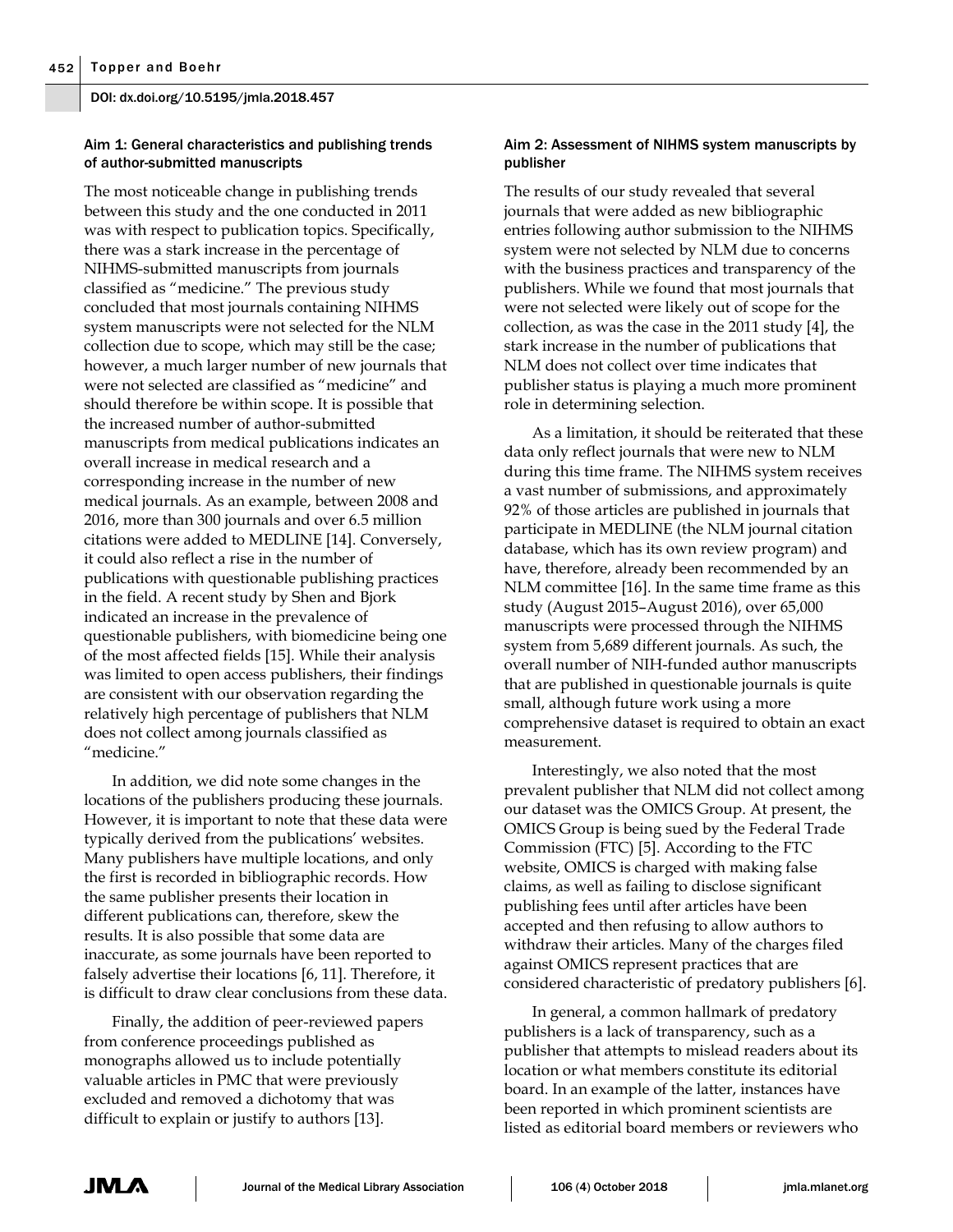have never agreed to be on the board or perhaps never even heard of the journal [5–7]. A recent "sting" investigation published in *Nature* revealed that many of these journals appoint unqualified scientists to editorial boards without any screening process [17]. Finally, many of these publishers use high-pressure tactics to attract submissions, such as spamming scientists' email inboxes [6]. However, many of the publishers that NLM does not collect, including those identified in this study, may not be deliberately engaging in misleading and predatory practices but may simply lack the knowledge or resources to produce a journal of the caliber required for the NLM collection.

It is unclear why scientists choose to publish in questionable journals. In many cases, they are likely unaware of the journal's nature. One study revealed that most authors who publish in questionable journals are young, inexperienced researchers from developing countries [18]. However, our results indicate that this problem exists among US-based scientists of a caliber high enough to win or be supported by NIH grants. Moreover, a recent study of articles published in predatory journals showed that while only 17% of articles acknowledged a funding source, the most common acknowledged funder was NIH [19]. This is likely due to the large number of research studies that NIH funds, as the largest funder of biomedical research in the world [20]. Unfortunately, the inclusion of these individual, NIH-funded articles in PMC has resulted in confusion and sometimes been mistaken for inclusion in PMC at the journal level [21].

In an important step toward reducing the number of NIH-funded manuscripts being published in journals from publishers with questionable practices, NIH issued a guide notice in November 2017 that encourages its funded authors to publish in reputable journals [22]. Moreover, the notice provides tips to help researchers identify questionable publishers and journals, including referencing the Think Check Submit resource [23], and calls on NIH stakeholders such as librarians to help guide authors. In particular, librarians can play an important role by informing patrons at their institutions about the realities (both positive and negative) of scholarly publishing. Librarians can also direct their researchers to information regarding how to identify publishers and journals that are engaged in best publishing practices [24].

However, it is also possible that some authors choose to publish in journals from questionable publishers knowingly in an effort to build their publication records, as publishing can be critical for career advancement [25]. In this case, it may be necessary for funding agencies and academic institutions to become involved, such as by examining the journals in which their staff and prospective employees publish and by excluding journals of questionable quality from curricula vitae when making hiring and promotional decisions.

## ACKNOWLEDGMENTS

The authors thank Joyce E. B. Backus, Jennifer Marill, Barbara Bushman, Erin Zellers, and Kathryn Funk for their invaluable help during the execution of the project and for editing the manuscript across numerous drafts. This work was supported by the Intramural Research Program of the National Institutes of Health, National Library of Medicine.

#### **REFERENCES**

- 1. National Center for Biotechnology Information. PMC [Internet]. Bethesda, MD: The Center, US National Library of Medicine; 2000 [cited 7 Jul 2017]. [<https://www.ncbi.nlm.nih.gov/pmc/>](https://www.ncbi.nlm.nih.gov/pmc/).
- 2. US National Institutes of Health. NIH public access policy [Internet]. Bethesda, MD: The Institutes [rev. 18 Mar 2014; cited 7 Jul 2017]. [<https://publicaccess.nih.gov/>](https://publicaccess.nih.gov/).
- 3. National Library of Medicine. Collection development manual of the National Library of Medicine [Internet]. 4th ed. Bethesda, MD: The Library, National Institutes of Health, US Department of Health and Human Services; 2004 [cited 7 Jul 2017]. <http://www.nlm.nih.gov/tsd/acquisitions/cdm/
- 4. Cornell A, Bushman B, Womack K. Analysis of journals that did not meet selection criteria for inclusion in the National Library of Medicine collection but have manuscripts in PubMed Central. J Med Libr Assoc. 2011 Apr;99(2):168–70. DOI[: http://dx.doi.org/10.3163/1536-](http://dx.doi.org/10.3163/1536-5050.99.2.011) [5050.99.2.011.](http://dx.doi.org/10.3163/1536-5050.99.2.011)
- 5. Federal Trade Commission. FTC charges academic journal publisher OMICS group deceived researchers [Internet]. Washington, DC: The Commission; 26 Aug 2016 [cited 18 Jan 2017]. [<https://www.ftc.gov/news-events/press](https://www.ftc.gov/news-events/press-releases/2016/08/ftc-charges-academic-journal-publisher-omics-group-deceived)[releases/2016/08/ftc-charges-academic-journal-publisher](https://www.ftc.gov/news-events/press-releases/2016/08/ftc-charges-academic-journal-publisher-omics-group-deceived)[omics-group-deceived>](https://www.ftc.gov/news-events/press-releases/2016/08/ftc-charges-academic-journal-publisher-omics-group-deceived).
- 6. Beall J. Dangerous predatory publishers threaten medical research. J Korean Med Sci. 2016 Oct;31(10):1511–3.